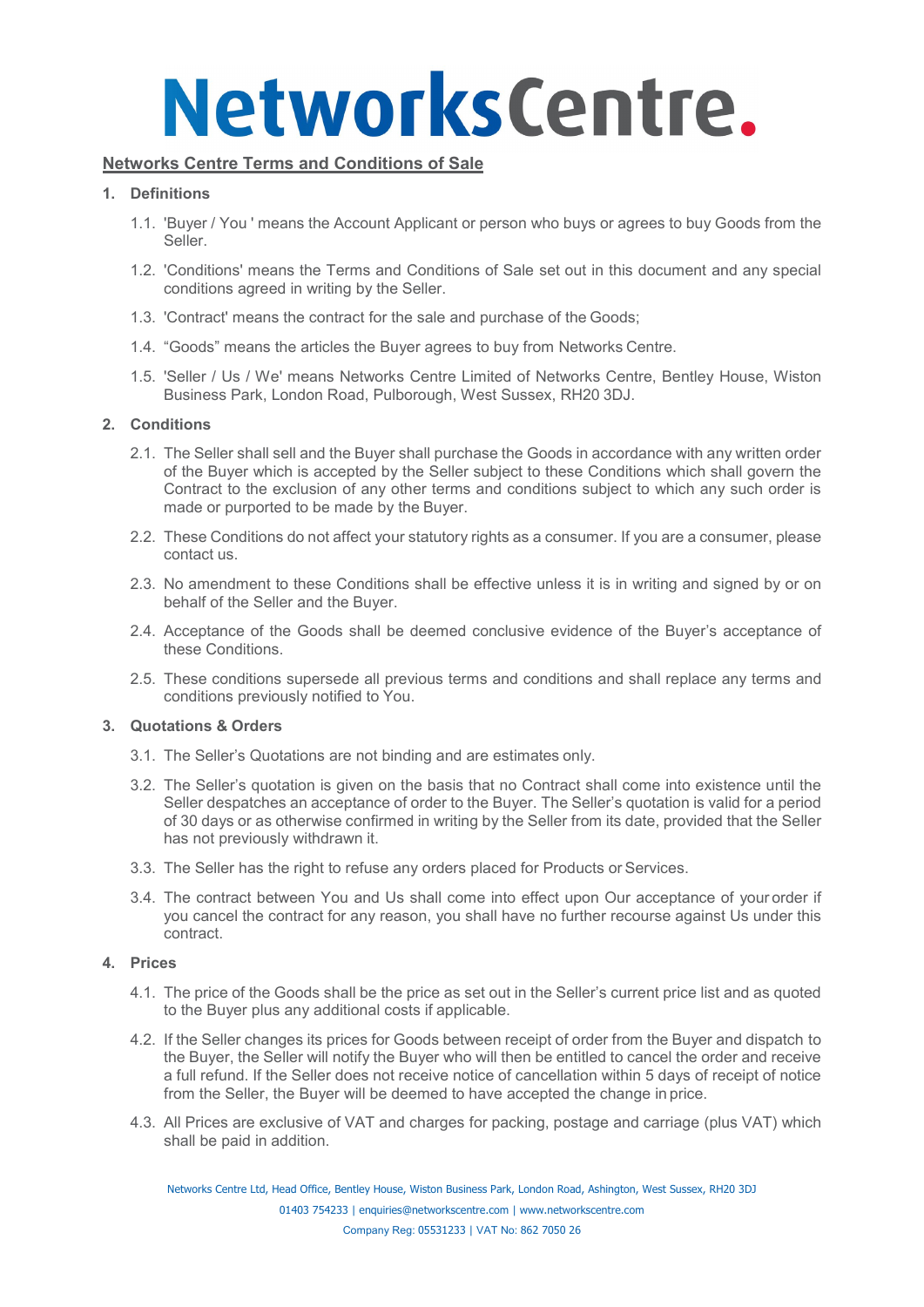- 4.4. The total purchase price, including VAT and Delivery charges will be displayed in the Buyer's total prior to confirming the order.
- 4.5. The Seller shall be entitled to invoice each delivery of Goods separately.
- 4.6. Unless otherwise agreed in writing by the Seller, payment is due in full not more than 30 days from the date of invoice. Time for payment shall be of the essence and any failure to pay shall entitle the Seller at its option to treat the Contract as repudiated by the Buyer or to delay delivery until paid.
- 4.7. If any act or proceedings shall be commenced in which the Buyer's solvency is concerned, all monies under any transaction covered by these Conditions shall become immediately due and payable.
- 4.8. If full payment is not made to the Seller, the Seller may withhold or suspend future or current deliveries of the product under any other agreement with the Buyer.

### **5. Interest on Overdue Invoices**

5.1. Interest on overdue invoices shall accrue from the date when payment becomes due from day to day until the date of payment before as well as after any judgment at 4.5% above the base rate of HSBC Bank Plc compounded monthly.

### **6. Delivery**

- 6.1. Whilst every reasonable effort shall be made to keep any delivery date, time of delivery shall not be of the essence and the Seller shall not be liable for any losses, costs, damages or expenses incurred by the Buyer or any other person or company arising directly or indirectly out of any failure to meet any estimated delivery date. Failure shall not be deemed to be breach of the Contract, or the Conditions.
- 6.2. Delivery of the Goods shall be made to the Buyer's address and the Buyer shall make all arrangements necessary to take delivery of the Goods whenever they are tendered fordelivery.
- 6.3. The Seller reserves the right to deliver Goods in instalments.
- 6.4. Where Goods are delivered in instalments, each delivery will be a separate and distinct contract and any failure by the Seller to deliver, or any claim by the Buyer in respect of, any stage shall not entitle the Buyer to reject or terminate the Contract as a whole.
- 6.5. Where Goods are delivered by a third-party carrier, the Seller shall have no liability to the Buyer for any failure to deliver the Goods on or before any agreed time or date. The Seller's maximum liability for any such failure shall be the charges paid to the carrier in respect of any such delivery.

### **7. Inspection, Delay and Non-Delivery of the Goods**

- 7.1. The Goods must be inspected by the Buyer or an authorised representative of the Buyer, as soon as possible after the delivery of the Goods. The Buyer must give notice in writing to the Seller within 7 days of delivery setting out in detail any defect in the Goods including any shortages, and any other complaint which the Buyer may have in relation to the Goods.
- 7.2. If the Buyer does not advise the Seller as set out in condition 7.1, then the Goods shall be deemed to be in accordance with the Contract and free from defect and the Buyer shall be deemed to have accepted the Goods accordingly. After the Buyer accepts the Goods it will not be entitled to reject the Goods which are not in accordance with the Contract.
- 7.3. Except as above, the Seller under no circumstances will be liable to compensate the Buyer in damages or otherwise for non-delivery or late delivery of the Goods or any of them for whatever reason or for any loss consequential or otherwise arising from non-delivery or late delivery.
- 7.4. In spite of the Seller having delayed or failed to deliver the Goods promptly, the Buyer shall be bound to accept delivery and to pay for the Goods in full providing that the delivery shall be tendered at any time within 14 days of the delivery date.

Networks Centre Ltd, Head Office, Bentley House, Wiston Business Park, London Road, Ashington, West Sussex, RH20 3DJ

[01403 754233 | enquiries@networkscentre.com](mailto:enquiries@networkscentre.com) | [www.networkscentre.com](http://www.networkscentre.com/)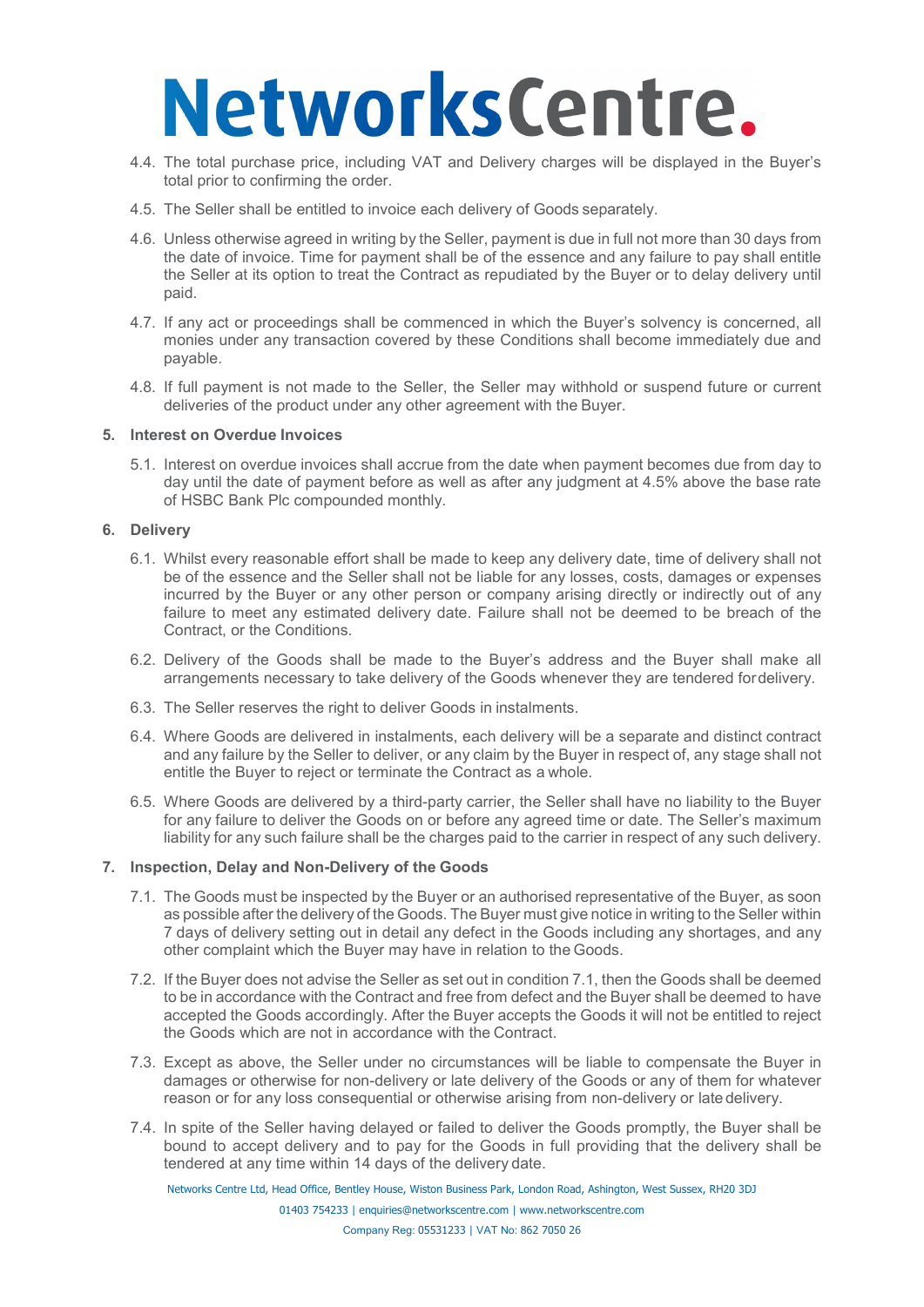### **8. Cancellations**

8.1. Cancellations or part cancellations cannot be accepted unless the Buyer reaches agreement with the Seller and the Seller confirms cancellation in writing to the Buyer.

### **9. Title and Risk**

- 9.1. Risk of damage to or loss of the Goods shall pass to the Buyer upon delivery.
- 9.2. Notwithstanding delivery and the passing of risk in the Goods, property in, and title to, the Goods shall not pass from the Seller until:
	- 9.2.1.the Seller has received either cash or cleared funds in respect of the full amount due (Inc VAT); and
	- 9.2.2.no other payments are due from the Buyer to the Seller.
- 9.3. Until property in the Goods passes to the Buyer the Buyer shall store the Goods, at no cost to the Seller, in such a way as to be clearly separate and identifiable from the Buyer's other goods. The Buyer will allow the Seller the right to enter onto the Buyer's premises for the purpose of recovering such Goods at any time until payment.
- 9.4. Notwithstanding that the Goods remain the property of the Seller, the Buyer may sell or use the Goods in the ordinary course of the business at full market value for the account of the Seller. Any such sale or dealing shall be a sale or use of the Seller's property by the Buyer on the Buyer's own behalf and the Buyer shall deal as principal when making such sales or dealings. Until property in the Goods passes from the Seller the entire proceeds of sale or otherwise of the Goods shall be held in trust for the Seller and shall not be mixed with other money of the Buyer or paid into any overdrawn bank account and shall be at all material times identified as the Seller'smoney.
- 9.5. The Seller shall be entitled to recover the cost and VAT notwithstanding that the property in any of the Goods has not passed from the Seller.
- 9.6. The Buyer shall not pledge or in any way charge by way of security for any indebtedness any of the Goods which are the property of the Seller. Without prejudice to the other rights of the Seller, if the Buyer does so all sums whatever owing by the Buyer shall forthwith become due and payable.
- 9.7. The Buyer shall insure the Goods to the full price including VAT against all risks to the Sellers satisfaction until the Goods pass from the Seller, and whenever requested by the Seller, produce a copy of the insurance policy. If the Buyer fails to do so, all sums whatever owing by the Buyer will become due and payable.
- 9.8. The Buyer may not withhold payment of any invoice or any other amount due to the Seller by reason of any right of set-off or counterclaim which the Buyer may have or alleges to have or for any other reason.
- 9.9. Any Goods supplied to the Buyer which are subject to restrictions or provisions imposed by the manufacturer design (including copyright, design right or other intellectual property) are supplied to the Buyer by the Seller subject to any such license restriction or provisions in respect of which the Seller will use reasonable endeavours to notify the Buyer of the same.

### **10. Warranty and Liability**

10.1.The Seller warrants as follows:

- 10.1.1. The Goods at the time of delivery correspond to the description given by the Seller.
- 10.1.2. It will repair or replace Goods which do not conform with condition 10.1.1.
- 10.2. These Conditions set out the Seller's entire liability in respect of the Goods and the Seller's liability under these Conditions shall be in lieu and to the exclusion of all other warranties, conditions, terms and liabilities express or implied statutory or otherwise in respect of the quality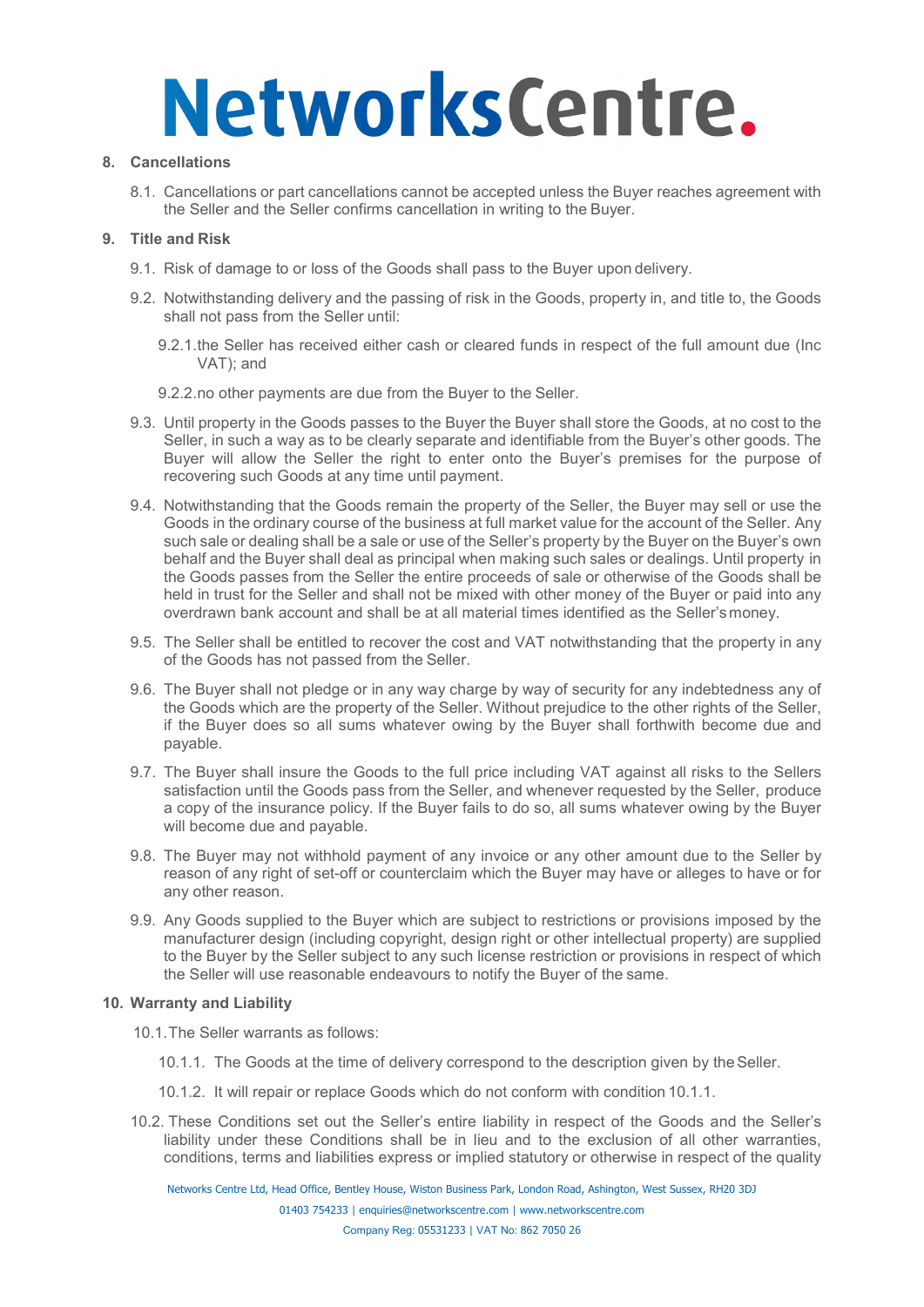or the fitness for any particular purpose of the Goods or otherwise howsoever except any implied law which by law can be excluded.

10.3. In no event shall any breach of any express or implied terms of the Contract, or any order accepted by the Seller, or in respect of any defect in the Goods, give rise to any liability for damages, loss of revenue or profits or future business, damage to reputation or goodwill, loss of any orders or contract or consequential loss or damage arising from any fault.

### **11. Returns Procedure**

- 11.1. In the event that the Buyer issues notice to the Seller pursuant to condition 7.1, the Buyer shall return to the Goods to the Seller in accordance with this condition 11. The Buyer's sole remedy in respect of non-compliance with condition 10.1 shall be limited to the repair or, at the Seller's discretion, the replacement of the Goods or where sums are owed by the Buyer to the Seller, the issue of a credit note against return of Goods.
- 11.2. Returns must be authorised by the Seller before any Goods are returned. If it is agreed that the Goods are to be returned the following shall apply:
	- 11.2.1. The Buyer shall obtain a returns number for the Goods from the Seller.
	- 11.2.2. The returns number must be clearly displayed shown on the returned parcels and the Buyer acknowledges that the Goods returned without a returns number clearly identifiable on the packaging will be refused or returned to sender.
	- 11.2.3. The Buyer must return the Goods suitably packaged and with carriage paid.
	- 11.2.4. The Buyer will be liable for the cost of remedying any damage to the Goods returned where such damage has, in the opinion of the Seller, been caused by the Goods being inadequately packaged by the Buyer or through the Buyer's fault.
	- 11.2.5. The Seller reserves the right to make a handling and restocking charge of at least 25% on Goods which are returned if they were ordered in error or are no longer required.

### **12. Specification**

- 12.1. The Seller shall have no Liability for errors in any specification or details supplied by the Buyer and the Buyer is solely responsible for their accuracy.
- 12.2. Details and/or specifications in brochures and price lists produced by the Seller are intended as a guide only and only give a general approximation of the Products and/orServices.
- 12.3. The Buyer agrees to indemnify and keep indemnified the Seller against any and all claims, losses, proceedings, actions, awards, liabilities, costs (including legal costs on a full indemnity basis and increased administration costs) expenses, damages and any other losses and/or liabilities arising out of The Seller's use of specifications, details and/or drawings supplied by The Buyer.
- 12.4. The Buyer shall have no remedy in respect of any statement made to them, or the details and information contained in the Seller's brochures upon which it relied when ordering products and/or services (unless such untrue statement was made fraudulently) other than:
	- 12.4.1. any remedy the Buyer may have set out expressly in these terms and conditions of sale or
	- 12.4.2. The Buyer has sought and obtained written confirmation from the Seller of their accuracy.
- 12.5. The Seller reserves the right to make changes to the specification of the Products and/or Services as required from time to time by law, applicable safety requirements or manufacturing requirements provided that they do not have a material adverse effect on the quality and/or performance of the Products and/or the Services.
- 12.6. If the Seller does make changes to the specification of the Products and/or Services which have

Networks Centre Ltd, Head Office, Bentley House, Wiston Business Park, London Road, Ashington, West Sussex, RH20 3DJ [01403 754233 | enquiries@networkscentre.com](mailto:enquiries@networkscentre.com) | [www.networkscentre.com](http://www.networkscentre.com/) Company Reg: 05531233 | VAT No: 862 7050 26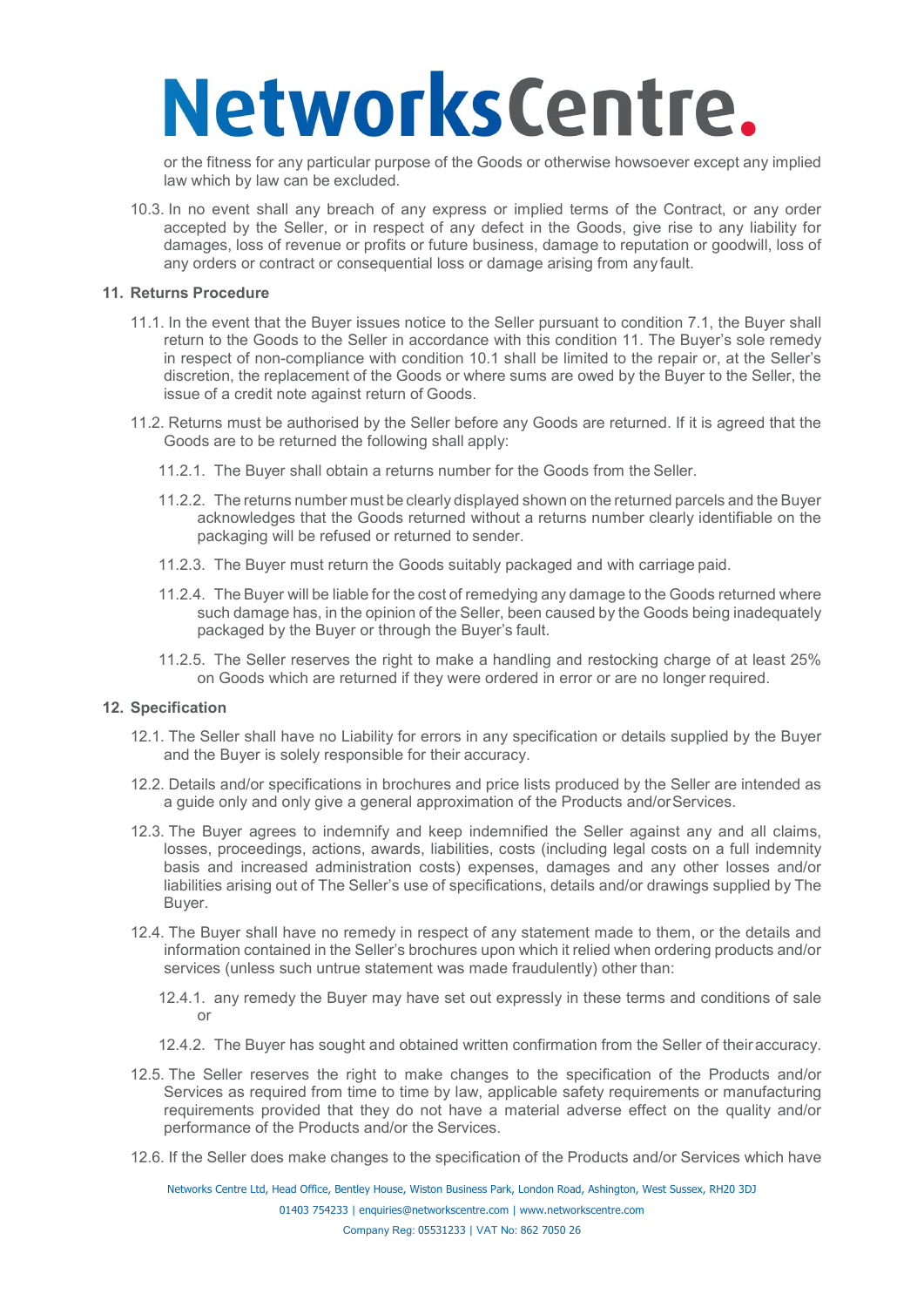a material adverse effect then the Buyer shall have the right to cancel the Contract without Liability.

### **13. Force Majeure**

13.1. In the event that the Seller is prevented from carrying out its obligations under a contract for sale as a result of any cause beyond its control such as but not limited to Acts of God, War, Strikes, Lock-outs, Flood and Failure of third parties to deliver Goods, the Seller shall be relieved of its obligations and liabilities under such contract for sale for as long as such fulfilment is prevented.

### **14. Insolvency**

- 14.1. If the Buyer fails to pay for the Goods in accordance with these Terms, or commits any breach of this contract of sale or if any distress shall be levied upon any of the Buyer's Goods or if the Buyer offers to make any agreement with its creditors or commits an act of bankruptcy or if any petition in bankruptcy is presented against the Buyer or the Buyer is unable to pay its debts as they fall due or if being a limited company any resolution or petition to wind up the Buyer shall be passed or presented or if a receiver, administrator, administrative receiver or manager shall be appointed over the whole or any part of the Buyer's business or assets or if the Buyer shall suffer any similar proceedings under foreign law, all sums outstanding in respect of the Goods shall become payable immediately and the Seller may in its discretion and without any prejudice to any other rights it may have:
	- 14.1.1. suspend all future deliveries of Goods to the Buyer and / or terminate the contract without liability upon its part; and / or
	- 14.1.2. exercise any of its rights pursuant to Condition 9.

### **15. Entire agreement**

- 15.1. These Conditions constitute the entire agreement and understanding between the parties and supersedes all prior agreements, understandings or arrangements (whether oral or written) in respect of the subject matter of the Contract.
- 15.2. This agreement shall be binding upon the heirs, successors and assigns of the parties hereto. If any provision of this agreement shall be held to be invalid or unenforceable, the remainder of this agreement shall remain in full force and effect.

### **16. General**

- 16.1. Any notice to either party under these Conditions shall be in writing signed by or on behalf of the party giving it and shall, unless delivered to a party personally, be left at or sent by prepaid first class post, prepaid recorded delivery, telex or facsimile to the address of the party as notified in writing from time to time.
- 16.2. Either party may, in whole or in part, release, compound, compromise, waive or postpone, in its absolute discretion, any liability owed to it or right granted to it under the Contract by the other party without in any way prejudicing or affecting its rights in respect of any other liability or right not so released, compounded, compromised, waived or postponed.
- 16.3. No single or partial exercise or failure or delay in exercising any right, power or remedy by either party shall constitute a waiver by that party of, or impair or preclude any further exercise of that or any right, power or remedy arising under the Contract or otherwise.
- 16.4. To the extent that any provision of these Conditions is found by any court or competent authority to be invalid, unlawful or unenforceable in any jurisdiction, that provision shall be deemed not to be a part of these Conditions, it shall not affect the enforceability of the remainder of these Conditions nor shall it affect the validity, lawfulness or enforceability of that provision in any other jurisdiction.
- 16.5. Any reference in these Conditions to any provision of a statute shall be construed as a reference to that provision as amended, re-enacted or extended at the relevant time.

Networks Centre Ltd, Head Office, Bentley House, Wiston Business Park, London Road, Ashington, West Sussex, RH20 3DJ [01403 754233 | enquiries@networkscentre.com](mailto:enquiries@networkscentre.com) | [www.networkscentre.com](http://www.networkscentre.com/)